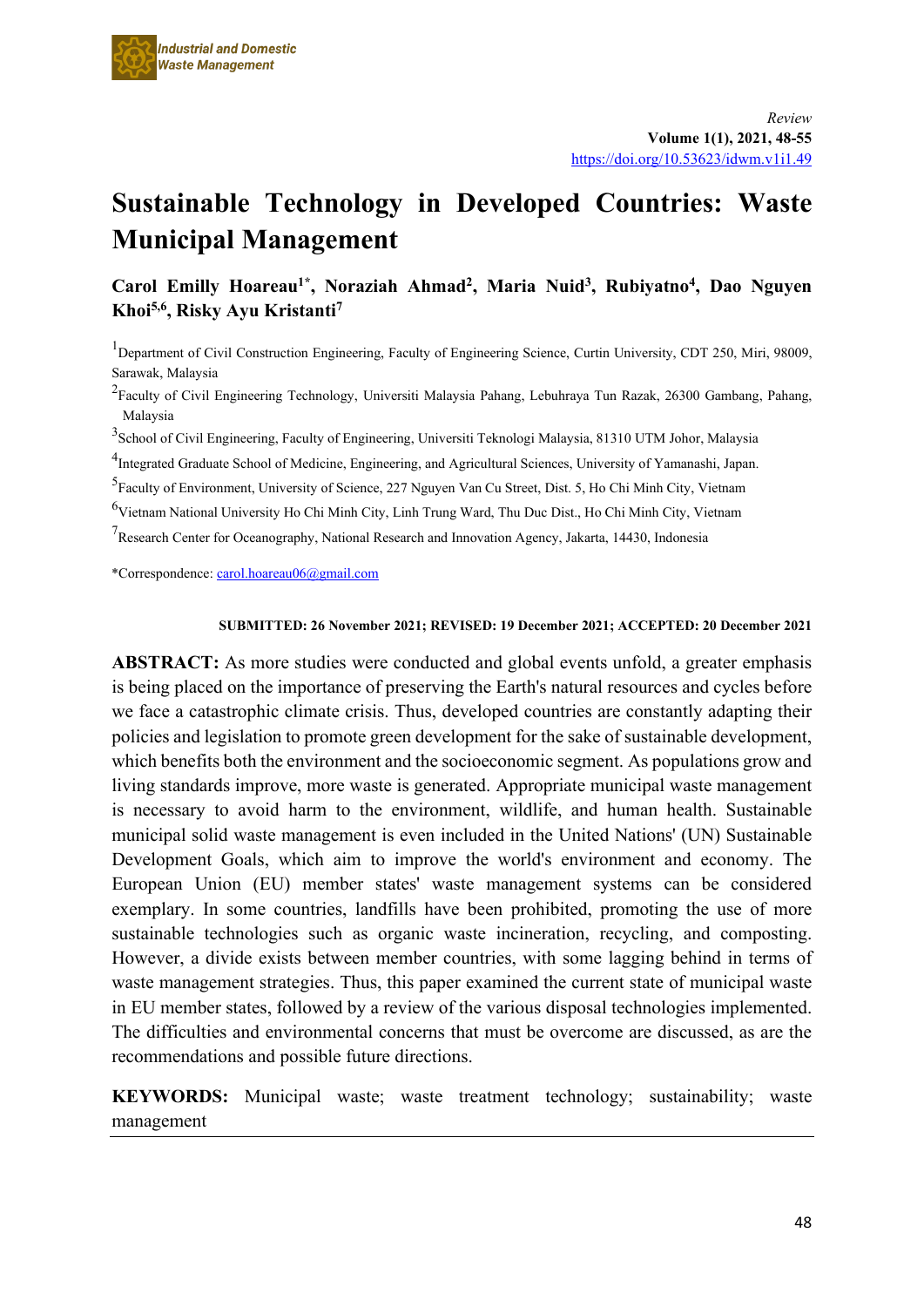#### **1. Introduction**

As global environmental issues such as rising temperatures and climate change receive increased attention, both developed and developing countries are increasingly directing their resources toward sustainable development and growth. Sustainability is a broad term that encompasses a variety of social, economic, and environmental factors. Waste disposal and treatment are critical as populations grow and waste accumulates. Municipal wastes, if left untreated and uncontrolled, can cause significant harm to the environment through carbon dioxide emissions, soil and water contamination, and plastic accumulation in oceans and rivers [1]. Waste management is complicated because waste is generated from a variety of sources and has varying degrees of toxicity. Numerous tasks, including sorting and transportation, are involved when all stakeholders are considered [2]. Globally, it is estimated that 2.01 billion tons of municipal waste are generated, with 0.25 billion tons generated in EU member states [3]. While the majority of European countries experience slow population growth, their industries are constantly growing and evolving, generating waste that must be treated. Prevention and treatment are the two primary management strategies. Prevention entails reducing waste entering the waste stream by increasing consumer and producer awareness and changing common unsustainable consumer and producer behaviors [4]. Incineration, landfilling, recycling and composting, and digestion are the four primary methods of municipal waste treatment in the European Union [2,5]. According to a recent study, countries such as Austria, Denmark, and Germany were the most successful in terms of municipal waste treatment policies. Eastern European countries, on the other hand, performed poorly [2,6]. This paper will examine the application of various waste disposal technologies over the last three decades in the European Union (EU), with a focus on specific member countries where necessary. The current state of waste disposal is discussed, followed by a discussion of the various technological solutions available for waste management. The difficulties encountered and other environmental concerns regarding the EU's waste management systems are discussed, followed by a discussion of the future prospects.

#### **2. Current Status of waste disposal technologies in EU**

The average European inhabitant generated approximately 486 kg of municipal waste per year in 2017, which can be attributed to the high standard of living [3]. The '2008 Waste Framework Directive' is a collection of national laws that direct countries on how to manage waste effectively [4]. Denmark treated the most municipal waste per capita at approximately 785 kg, while Romania treated the least at 228 kg per capita [4]. In Northern and Central Europe, the countries that ranked highest for effective municipal waste treatment did so because they phased out traditional landfills and increased their use of incinerators, recycling, and composting. On the other hand, Eastern European countries such as Poland and Slovakia, which continue to rely heavily on landfills for waste treatment, ranked last [4]. Denmark, Germany, Austria, the Netherlands, and Belgium, for example, have almost entirely phased out landfills. By contrast, Cyprus, Malta, Greece, and Croatia continue to rely heavily on landfills for waste disposal. This disparity exists because countries differ in terms of their level of development, consumption patterns, and waste management strategies [4,7]. Additionally, many of these countries joined the EU in the early 2000s, necessitating adaptation to the union's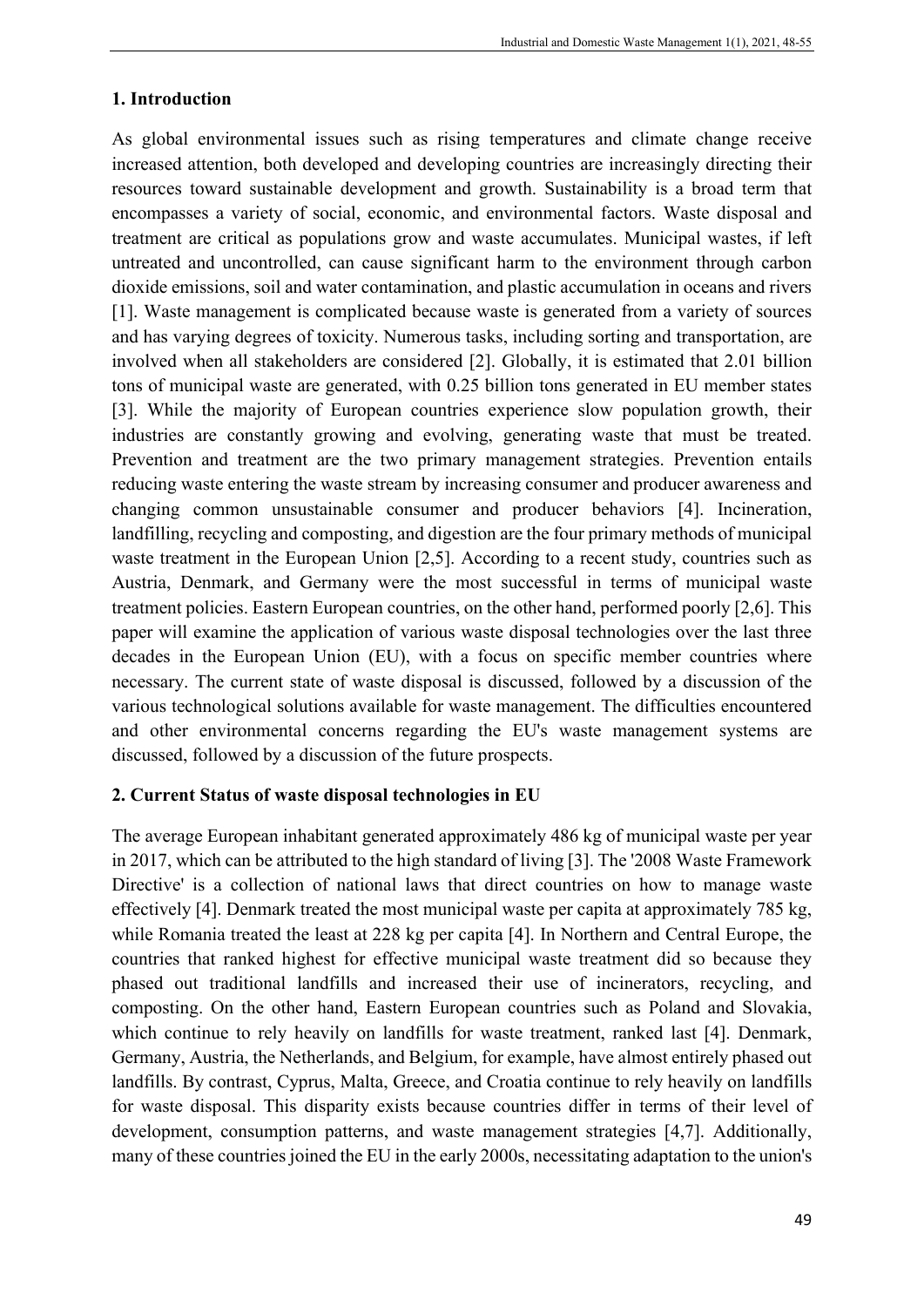new laws and guidelines [4]. Currently, the EU employs four waste treatment methods. Landfills are used to store waste either on or within the ground. Thermal treatment of waste occurs during incineration, biodegradable waste occurs during composting, and wastes are sorted and reprocessed during recycling. Landfills, incinerators, and composting are all wasteto-energy processes, as they generate heat and electricity.

#### **3. Types of technology in use**

Municipal solid waste is an important resource that can be converted into renewable energy to help meet the world's growing energy demand. Municipal waste is treated using a variety of biochemical, physical, and biological processes that are selected based on factors such as waste composition and climate.

# *3.1. Landfills*

Landfills are the most frequently used method of municipal waste treatment in the world. The socioeconomic benefits of landfill use include the generation of electricity and the creation of new jobs. Sanitary landfills contain wastes in cells lined on the bottom to prevent leachate seepage. Leachate is collected and transported to a treatment plant for treatment before it is deemed safe for release into water channels [8]. Waste is frequently buried in soil, compacted, and then covered with another lining to collect methane gas. This gas is then transported to a power plant where it is used to generate electricity [9]. Solar photovoltaic cells (PV) are installed across vast landfills in sunny climates to generate additional electricity [10]. Solar PV has generated some interest in the industry, and its use has increased significantly as the cost of manufacturing materials has decreased and energy demand has increased [11]. Another variation is the bioreactor landfill, in which the environment is controlled to promote organic waste biodegradation. However, the initial and ongoing costs of bioreactor landfills are extremely high, as extensive research is required and the aerobic/anaerobic environment must be regulated via air and moisture injection [12]. Traditional landfills, which bury waste in soil, pose a high risk of contaminating nearby soil and water with harmful pollutants [13]. Increased carbon dioxide and methane emissions contribute to the greenhouse effect. Landfills contribute significantly to air, noise, and odour pollution, which has a negative effect on the economic value of nearby housing [14]. Space has become increasingly scarce, complicating the process of selecting appropriate landfills. However, as a result of European Commission policies, landfills have been closed throughout Europe, and alternative waste management technologies have been promoted [15].

#### *3.2. Incineration*

Incineration is a type of thermal treatment that involves the controlled combustion of primarily organic wastes. It is regarded as a proper method because it can help reduce waste sent to landfills and incineration plants take up little space [16]. It is a quick solution that immediately reduces waste volume, and the heat generated can even be used to generate electricity, reducing the country's reliance on fossil fuels [16,17]. However, there are numerous disadvantages. One of the primary concerns is the generation of pollutants such as heavy metals and dioxins during the incineration of inorganic wastes [18]. Numerous these pollutants are persistent and can travel great distances from their source. Inhalation, ingestion, and contact with contaminated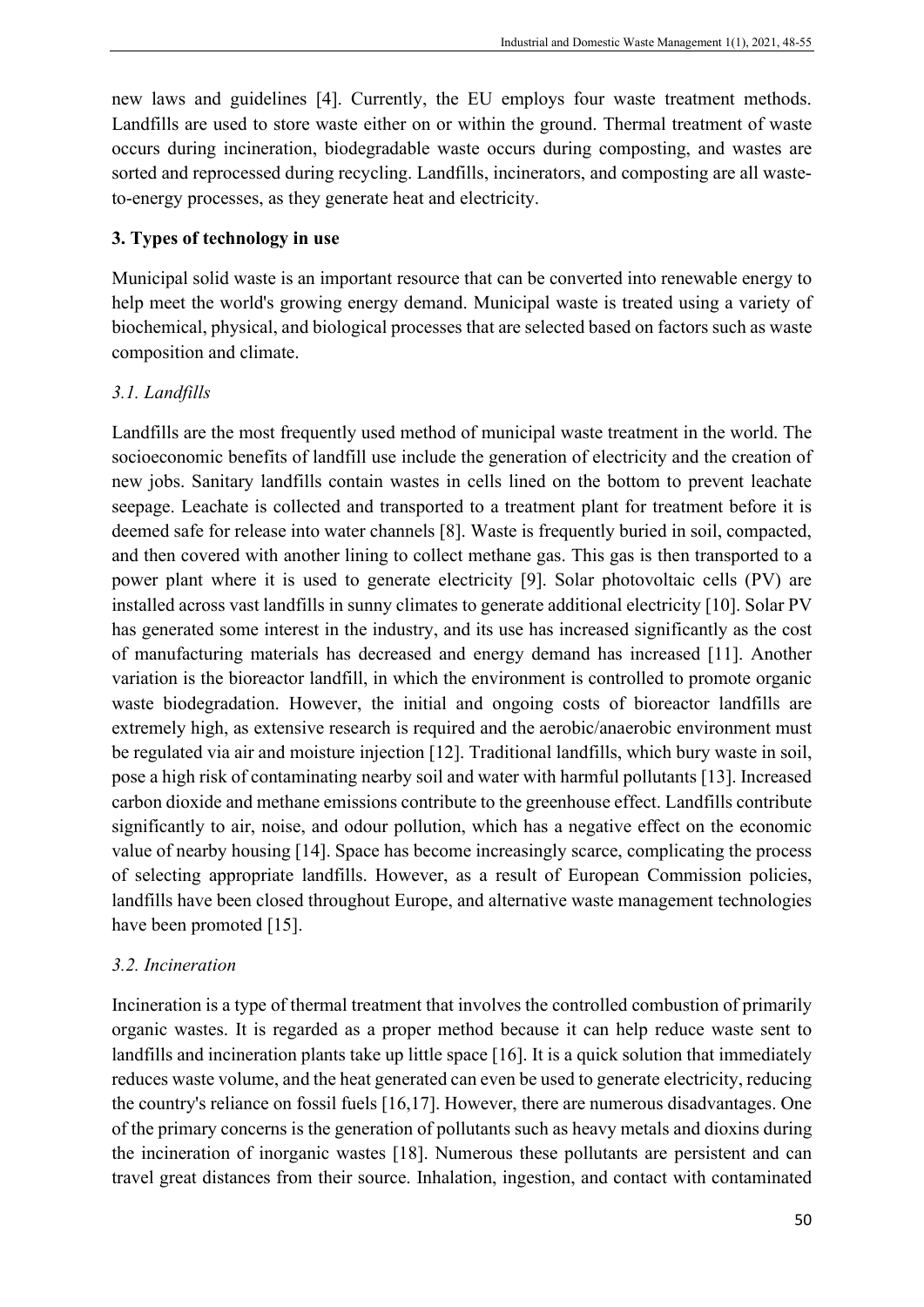media are all routes of exposure that contribute to an increased risk of developing diseases such as cancer and reproductive abnormalities [19,20]. Among them, the literature consistently reported that the primary route of toxic emission exposure is through dietary ingestion [21]. Additionally, incineration has high capital and operating costs, as it requires additional fuel to maintain the combustion process, as well as the installation of critical air pollution control devices and skilled technical personnel to operate the process [16].

### *3.3. Recycling*

Recycling is the process of collecting, sorting, and refurbishing materials in order to reuse them rather than dispose of them permanently. Long-life materials, particularly plastic, metals, and glass, can be recycled into raw materials for production. Numerous benefits accrue from maximizing the value of products, resources, and materials while reducing the supply of new materials [22]. Recycling also reduces waste sent to landfills, thereby mitigating landfill-related issues such as leachate contamination and carbon dioxide emissions. Recycling contributes to economic stability by generating new jobs and lowering the costs associated with starting from scratch. However, countries require adequate infrastructure in order to implement waste recycling policies and guidelines [22]. Numerous EU countries continue to rely heavily on landfills, where trash is not separated but rather piled together. In some instances, it can be challenging to separate materials such as food packaging or hygienic waste (diapers, paper tissues, etc.) into recyclable fractions with a market value for a collection system that is not yet established [23]. Additionally, this scenario appears to be technically and economically impossible to implement. Financial incentives, educational awareness, ease of transportation, and private sector participation are all factors that can be implemented to improve developed and developing countries' recycling systems [24].

#### *3.4. Composting*

Composting is the process by which organic waste, such as food scraps and leaves, is broken down into stable organic and inorganic components. It entails the use of microorganisms in aerobic or anaerobic environments, as well as the manipulation of other variables such as temperature, pH, nutrients, and moisture. It is a form of recycling because it produces biofuels and heat that can be used to generate renewable electricity. There are two primary methods of composting: non-reactor and reactor systems [25]. Windrow, a non-reactor system, involves mechanically mixing waste feedstock in tall reactor tanks [25]. Composting is a sustainable solution because it has the primary benefit of reducing the amount of organic waste disposed of in landfills and incinerators. Biogas is produced as a renewable energy source. Another option is to produce green gas in the form of biomethane, which contains over 95% methane and has properties similar to natural gas [26]. As a result, it can be applied to other applications in the same way that natural gas is. The process produces liquid fertilizers, which are beneficial for crop production [25]. Europe has benefited from composting food wastes for the last 30 years as landfill space has become scarce [25].

#### **4. Challenges and Other environmental considerations**

The composition of waste, climate conditions, and management practices all have an effect on the environmental impacts of various waste disposal technologies. For example, the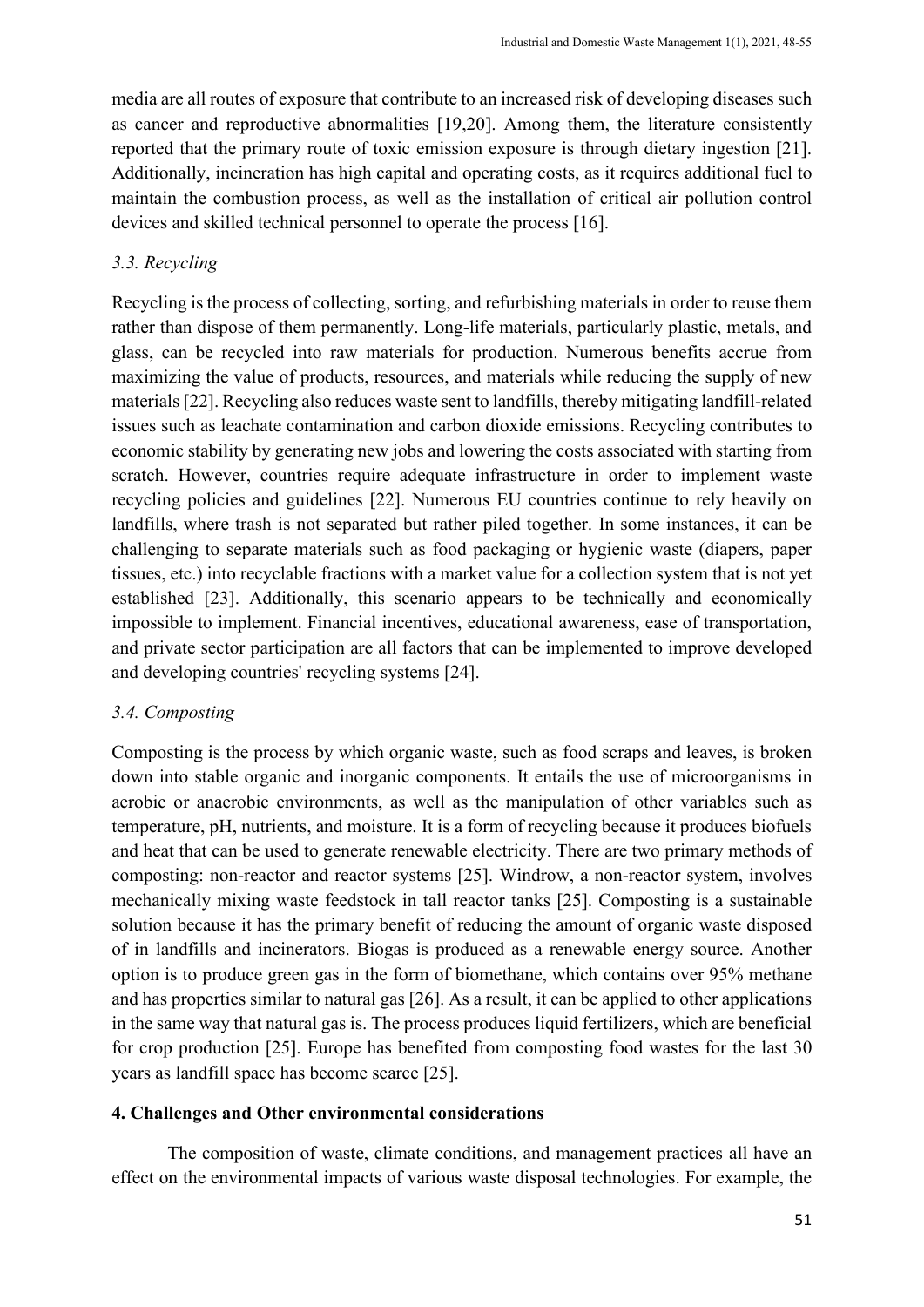greater the proportion of biodegradable waste stored in landfills, the more detrimental the environmental impacts [27]. It is consistent with the EU's prohibition on the disposal of biodegradable waste in landfills. Despite sharing the same policies, socioeconomic factors have segregated the EU's member states' waste management strategies. For example, some countries have eliminated landfills entirely, while others continue to rely on landfills as their primary waste treatment solution. These countries should receive additional assistance to facilitate the implementation of the most advanced disposal technologies and schemes.

While incineration is the most widely used waste disposal method in the EU, it still has negative environmental consequences, such as the release of toxic pollutants [19]. Continuous research and investigation are required to ensure the development and innovation of new technologies that will help mitigate the effects of air pollution. Europe exports a large proportion of recycled plastics, and a recent study estimated that 3% of these plastics ended up in the ocean in 2017, amounting to an alarming 83,187 tons [28]. Europe exports 46% of recycled waste to low-cost countries, where it is either reused or disposed of in landfills or through incineration. Plastic is extremely persistent in nature, posing a deadly threat to marine life and accumulating up the food chain. While more definitive data on the origin and path of plastics that end up in the ocean are required, additional evaluation of waste management policies is necessary to ensure the circular economy promoted in the EU succeeds [28].

#### **5. Future Prospects**

By 2030, the EU intends to recycle 65 percent of municipal waste and keep landfills to a maximum of 10% [2]. In January 2018, the European Commission published the 2018 Circular Economy Package, which aims to create a circular economy in the EU [29]. It is a novel concept for promoting sustainable development in which production is revolutionized through the recycling, reusing, and refurbishment of wastes. It will assist in maximizing the value of products and extending their shelf life, thereby closing the loop and conserving valuable resources [27,29]. Additionally, the EU seeks to change consumer and producer behaviors toward waste prevention through education, financial incentives, and strict waste generation and management [2]. Waste must be viewed as a resource to be tapped rather than as a nuisance [30]. Cooperation within and between EU member states is a positive step. For example, countries with excess capacity can assist other countries, benefiting all parties, as Sweden and Norway have demonstrated [30]. The member countries' direction and efforts to meet municipal waste management targets must be more unified.

#### **6. Conclusion**

The primary waste management technologies currently used in the EU to address their increased waste production are landfill, incineration, recycling, and composting. The advantages and disadvantages of these technologies were discussed, and it was noted that wealthier EU member states have gradually phased out landfills in order to promote green development. The objective is to safeguard and conserve natural resources, including the environment, through economic, social, and environmental sustainability. The success of waste management programs is influenced by a variety of factors, including political, economic, environmental, social, technological, and educational. Apart from waste treatment, considerable emphasis is being placed on waste prevention, specifically minimizing waste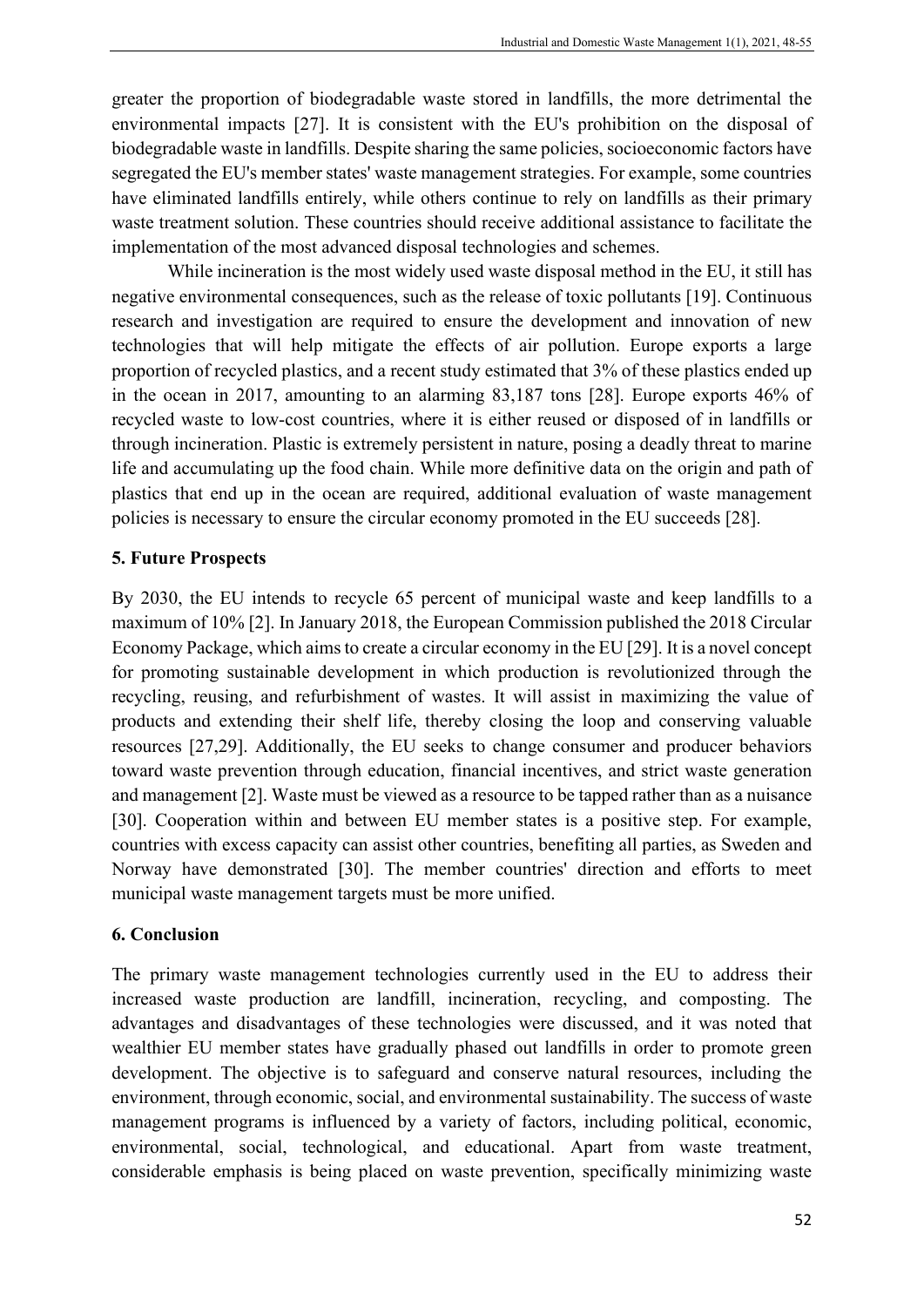generated at the source. Numerous recent studies provide evidence and leverage for evaluating the efficacy and enhancing the effectiveness of current municipal waste management strategies. EU legislation and schemes should be implemented uniformly across all member countries, including landfill bans, waste disposal taxes, and recycling incentives. In terms of legislation and implementation, assistance should be provided to less prosperous Eastern European countries with fewer resources than the rest of the EU. Concerning the disposal of recycled plastics, more effective solutions must be implemented rather than sending the majority to poorer countries, which is detrimental to the environment.

#### **Acknowledgments**

The authors thank Curtin University Malaysia for facilitating this work. Collaboration from Universiti Malaysia Pahang, Universiti Teknologi Malaysia, University of Yamanashi Japan, University of Science Vietnam, Vietnam National University and National Research and Innovation Agency Indonesia are highly appreciated.

# **Competing Interest**

The authors declare that they have no known competing financial interests or personal relationships that could have appeared to influence the work reported in this paper.

# **References**

- [1] Bashir, I.; Lone, F.A.; Bhat, R.A.; Mir, S.A.; Dar, Z.A.; Dar, S.A. Concerns and Threats of Contamination on Aquatic Ecosystems. In *Bioremediation and Biotechnology: Sustainable Approaches to Pollution Degradation*, Hakeem, K.R., Bhat, R.A., Qadri, H., Eds.; Springer International Publishing: Cham, 2020; pp. 1-26.
- [2] Castillo-Giménez, J.; Montañés, A.; Picazo-Tadeo, A.J. (2019). Performance and convergence in municipal waste treatment in the European Union. *Waste Management*, *85*, 222-231. [https://doi.org/10.1016/j.wasman.2018.12.025.](https://doi.org/10.1016/j.wasman.2018.12.025)
- [3] Ríos, A.-M.; Picazo-Tadeo, A.J. (2021). Measuring environmental performance in the treatment of municipal solid waste: The case of the European Union-28. *Ecological Indicators*, *123*, 107328. [https://doi.org/10.1016/j.ecolind.2020.107328.](https://doi.org/10.1016/j.ecolind.2020.107328)
- [4] Castillo-Giménez, J.; Montañés, A.; Picazo-Tadeo, A.J. (2019). Performance in the treatment of municipal waste: Are European Union member states so different? *Science of The Total Environment*, *687*, 1305-1314. [https://doi.org/10.1016/j.scitotenv.2019.06.016.](https://doi.org/10.1016/j.scitotenv.2019.06.016)
- [5] Pomberger, R.; Sarc, R.; Lorber, K.E. (2017). Dynamic visualisation of municipal waste management performance in the EU using Ternary Diagram method. *Waste Management*, *61*, 558- 571. [https://doi.org/10.1016/j.wasman.2017.01.018.](https://doi.org/10.1016/j.wasman.2017.01.018)
- [6] Mazurek, D.; Czapiewski, K. (2021). What Solutions for Waste Management? Issues of Flows and Governance Exemplified by the Łódź Agglomeration (Poland). *14*, 3366.
- [7] De Laurentiis, V.; Corrado, S.; Sala, S. (2018). Quantifying household waste of fresh fruit and vegetables in the EU. *Waste Management*, *77*, 238-251. [https://doi.org/10.1016/j.wasman.2018.04.001.](https://doi.org/10.1016/j.wasman.2018.04.001)
- [8] Madon, I.; Drev, D.; Likar, J. (2019). Long-term risk assessments comparing environmental performance of different types of sanitary landfills. *Waste Management*, *96*, 96-107. [https://doi.org/10.1016/j.wasman.2019.07.001.](https://doi.org/10.1016/j.wasman.2019.07.001)
- [9] Bove, R.; Lunghi, P. (2006). Electric power generation from landfill gas using traditional and innovative technologies. *Energy Conversion and Management*, *47*, 1391-1401. [https://doi.org/10.1016/j.enconman.2005.08.017.](https://doi.org/10.1016/j.enconman.2005.08.017)
- [10] Ciriminna, R.; Albanese, L.; Pecoraino, M.; Meneguzzo, F.; Pagliaro, M. (2018). Solar Landfills: Economic, Environmental, and Social Benefits. *6*, 597-604. [https://doi.org/10.1002/ente.201700620.](https://doi.org/10.1002/ente.201700620)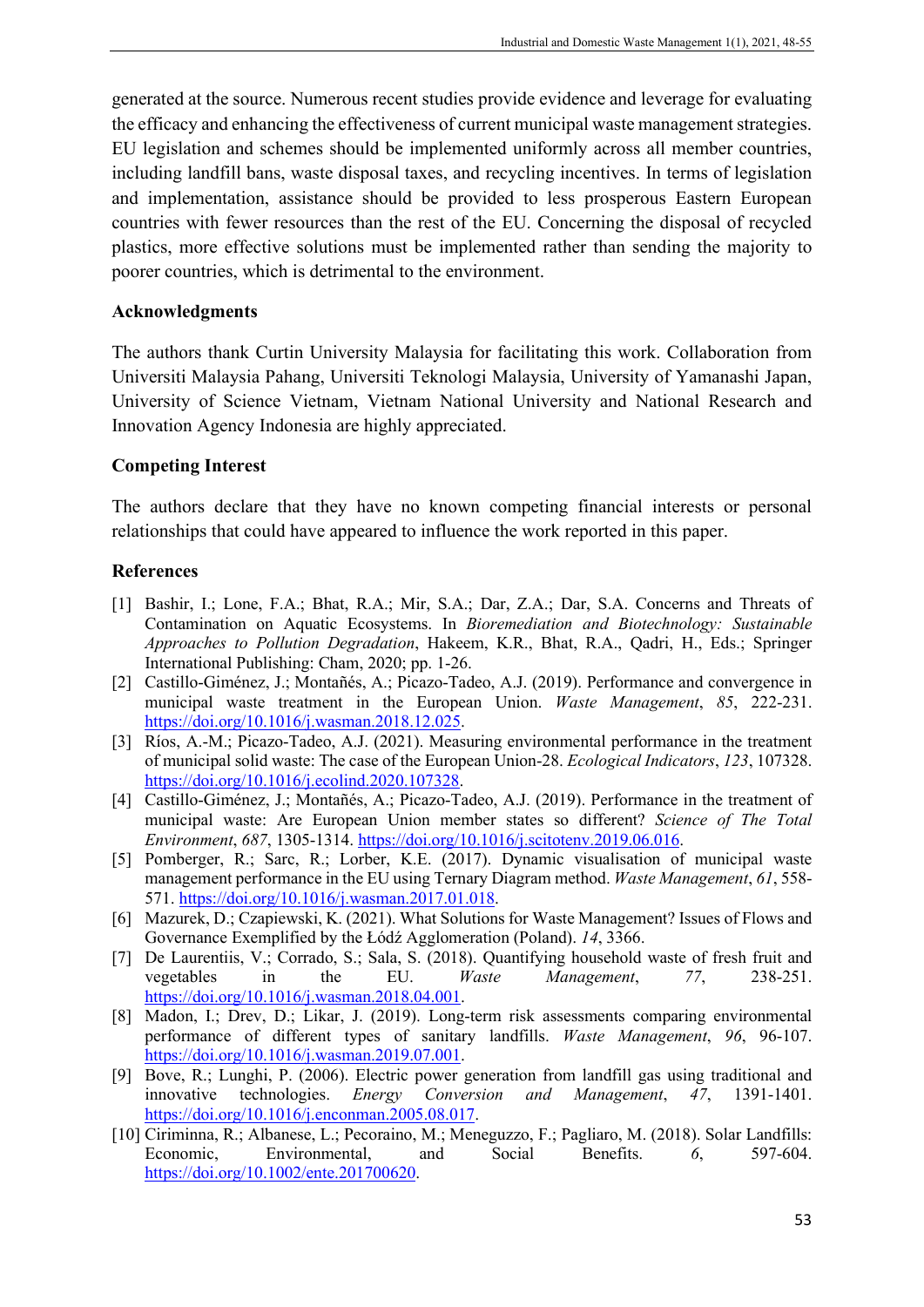- [11] Nain, P.; Kumar, A. (2020). Metal dissolution from end-of-life solar photovoltaics in real landfill leachate versus synthetic solutions: One-year study. *Waste Management*, *114*, 351-361. [https://doi.org/10.1016/j.wasman.2020.07.004.](https://doi.org/10.1016/j.wasman.2020.07.004)
- [12] Berge, N.D.; Reinhart, D.R.; Batarseh, E.S. (2009). An assessment of bioreactor landfill costs and benefits. *Waste Management*, *29*, 1558-1567. [https://doi.org/10.1016/j.wasman.2008.12.010.](https://doi.org/10.1016/j.wasman.2008.12.010)
- [13] Pivato, A.; Gaspari, L. (2006). Acute toxicity test of leachates from traditional and sustainable landfills using luminescent bacteria. *Waste Management*, *26*, 1148-1155. [https://doi.org/10.1016/j.wasman.2005.10.008.](https://doi.org/10.1016/j.wasman.2005.10.008)
- [14] Nelson, A.C.; Genereux, J.; Genereux, M. (1992). Price Effects of Landfills on House Values. *Land Economics*, *68*, 359-365. 10.2307/3146693.
- [15] Kettunen, M.; Vuorisalo, T. (2005). History and development of Finnish landfill research: impacts of legislative changes and EC policies. *Resources, Conservation and Recycling*, *44*, 51-71. [https://doi.org/10.1016/j.resconrec.2004.09.003.](https://doi.org/10.1016/j.resconrec.2004.09.003)
- [16] Nanda, S.; Berruti, F. (2021). A technical review of bioenergy and resource recovery from municipal solid waste. *Journal of Hazardous Materials*, *403*, 123970. [https://doi.org/10.1016/j.jhazmat.2020.123970.](https://doi.org/10.1016/j.jhazmat.2020.123970)
- [17] Sharma, A.; Aloysius, V.; Visvanathan, C. (2019). Recovery of plastics from dumpsites and landfills to prevent marine plastic pollution in Thailand. *Waste Disposal & Sustainable Energy*, *1*, 237-249. 10.1007/s42768-019-00027-7.
- [18] Xue, Y.; Liu, X. (2021). Detoxification, solidification and recycling of municipal solid waste incineration fly ash: A review. *Chemical Engineering Journal*, *420*, 130349. [https://doi.org/10.1016/j.cej.2021.130349.](https://doi.org/10.1016/j.cej.2021.130349)
- [19] Allsopp, M.; Costner, P.; Johnston, P. (2001). Incineration and human health. *Environmental Science and Pollution Research*, *8*, 141-145. 10.1007/BF02987308.
- [20] Li, W.; Achal, V. (2020). Environmental and health impacts due to e-waste disposal in China A review. *Science of The Total Environment*, *737*, 139745. [https://doi.org/10.1016/j.scitotenv.2020.139745.](https://doi.org/10.1016/j.scitotenv.2020.139745)
- [21] Tait, P.W.; Brew, J.; Che, A.; Costanzo, A.; Danyluk, A.; Davis, M.; Khalaf, A.; McMahon, K.; Watson, A.; Rowcliff, K.; et al. (2020). The health impacts of waste incineration: a systematic review. *44*, 40-48. [https://doi.org/10.1111/1753-6405.12939.](https://doi.org/10.1111/1753-6405.12939)
- [22] Taleb, M.A.; Al Farooque, O. (2021). Towards a circular economy for sustainable development: An application of full cost accounting to municipal waste recyclables. *Journal of Cleaner Production*, *280*, 124047. [https://doi.org/10.1016/j.jclepro.2020.124047.](https://doi.org/10.1016/j.jclepro.2020.124047)
- [23] Van Caneghem, J.; Van Acker, K.; De Greef, J.; Wauters, G.; Vandecasteele, C. (2019). Waste-toenergy is compatible and complementary with recycling in the circular economy. *Clean Technologies and Environmental Policy*, *21*, 925-939. 10.1007/s10098-019-01686-0.
- [24] Ferronato, N.; Ragazzi, M.; Gorritty Portillo, M.A.; Guisbert Lizarazu, E.G.; Viotti, P.; Torretta, V. (2019). How to improve recycling rate in developing big cities: An integrated approach for assessing municipal solid waste collection and treatment scenarios. *Environmental Development*, *29*, 94-110. [https://doi.org/10.1016/j.envdev.2019.01.002.](https://doi.org/10.1016/j.envdev.2019.01.002)
- [25] Silva, M.; Naik, T. Review of composting and anaerobic digestion of municipal solid waste and a methodological proposal for a mid-size city. 2007.
- [26] Fernández-González, J.M.; Martín-Pascual, J.; Zamorano, M. (2020). Biomethane injection into natural gas network vs composting and biogas production for electricity in Spain: An analysis of key decision factors. *Sustainable Cities and Society*, *60*, 102242. [https://doi.org/10.1016/j.scs.2020.102242.](https://doi.org/10.1016/j.scs.2020.102242)
- [27] Sauve, G.; Van Acker, K. (2020). The environmental impacts of municipal solid waste landfills in Europe: A life cycle assessment of proper reference cases to support decision making. *Journal of Environmental Management*, *261*, 110216. [https://doi.org/10.1016/j.jenvman.2020.110216.](https://doi.org/10.1016/j.jenvman.2020.110216)
- [28] Bishop, G.; Styles, D.; Lens, P.N.L. (2020). Recycling of European plastic is a pathway for plastic debris in the ocean. *Environment International*, *142*, 105893. [https://doi.org/10.1016/j.envint.2020.105893.](https://doi.org/10.1016/j.envint.2020.105893)
- [29] EC. European Parliament and Council Directive 2008/98/EC on waste (Waste Framework Directive). *European Commission, Brussels*.